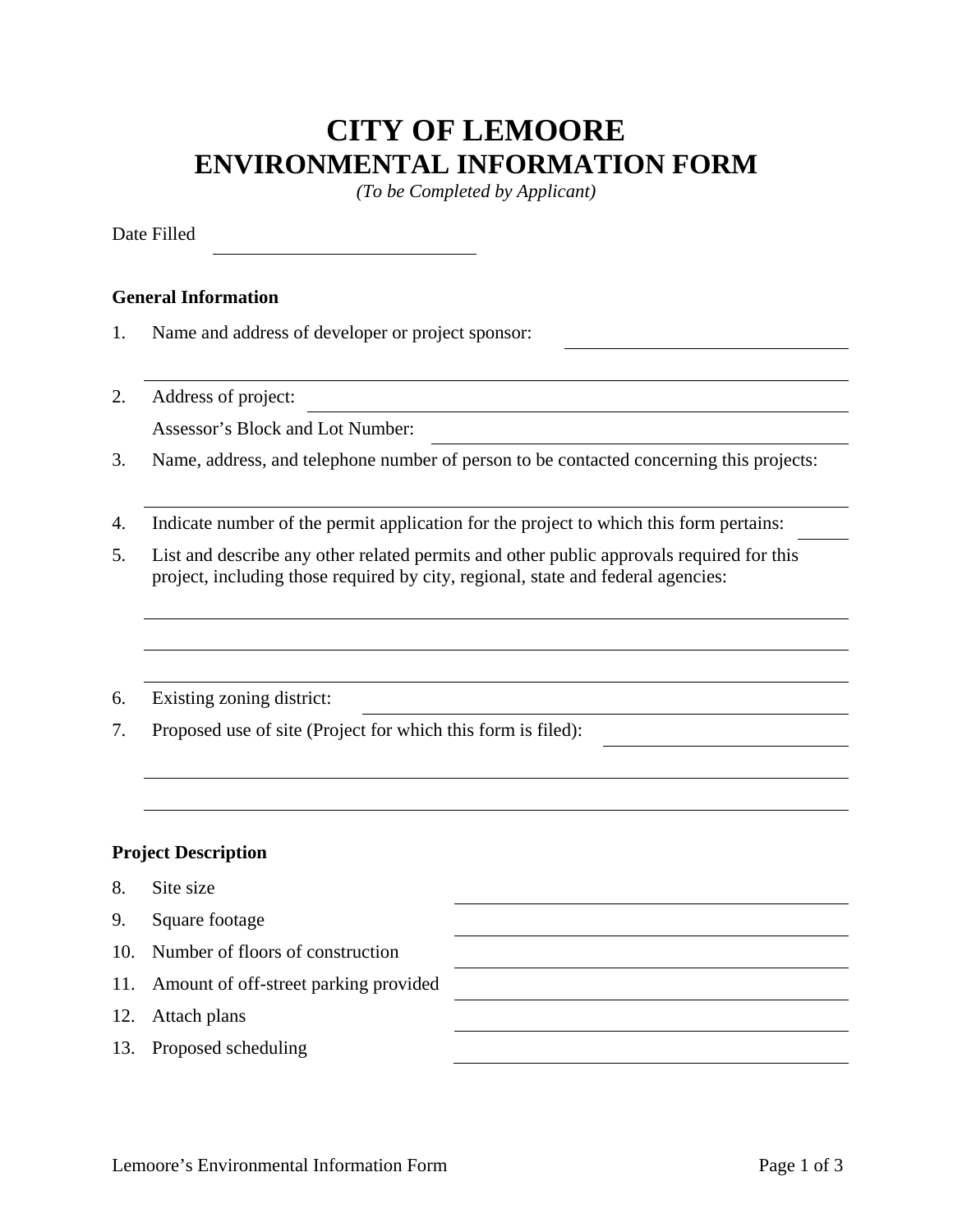- 14. Associated project
- 15. Anticipate Incremental development
- 16. If residential, include the number of units, schedule of unit sizes, range of sales prices or rents, and type of household size expected
- 17. If commercial, indicate the type, whether neighborhood, city or regionally oriented, square footage of sales area, and loading facilities
- 18. If industrial, indicate type, estimated employment per shift, and loading facilities
- 19. If institutional, indicate the major function, estimated employment per shift, estimated occupancy, loading facilities, and community benefits to be derived from the project
- 20. If the project involves a variance, conditional use or rezoning application, state this and indicate clearly why the application is required

*Are the following items applicable to the project or its effects? Discuss below all items checked yes (attach additional sheets as necessary).* 

|     |                                                                                                                         | <b>Yes</b> | N <sub>0</sub> |
|-----|-------------------------------------------------------------------------------------------------------------------------|------------|----------------|
| 21. | Change in existing features of any bays, tidelands, beaches, or hills, or<br>substantial alteration of ground contours. | П          | П              |
| 22. | Change in scenic views or vistas from existing residential areas or public lands<br>or roads.                           | □          | П              |
| 23. | Change in pattern, scale or character of general area of project.                                                       | □          | П              |
| 24. | Significant amounts of solid waste or litter.                                                                           | □          | ΙI             |
| 25. | Change in dust, ash, smoke, fumes or odors in vicinity.                                                                 | □          | П              |
| 26. | Change in ocean, bay, lake, stream or ground water quality or quantity, or<br>alteration of existing drainage patterns. | □          | П              |
| 27. | Substantial change in existing noise or vibration levels in the vicinity                                                | П          | П              |
| 28. | Site on filled land or on slope of 10 percent or more.                                                                  | П          | П              |
| 29. | Use of disposal of potentially hazardous materials, such as toxic substances,<br>flammables or explosives.              | □          | п              |
| 30. | Substantial change in demand for municipal services (police, fire, water,<br>sewage, etc.)                              | □          | П              |
| 31. | Substantially increase fossil fuel consumption (electricity, oil, natural gas,<br>$etc.$ )                              | □          | П              |
| 32. | Relationship to a larger project or series of projects.                                                                 |            |                |